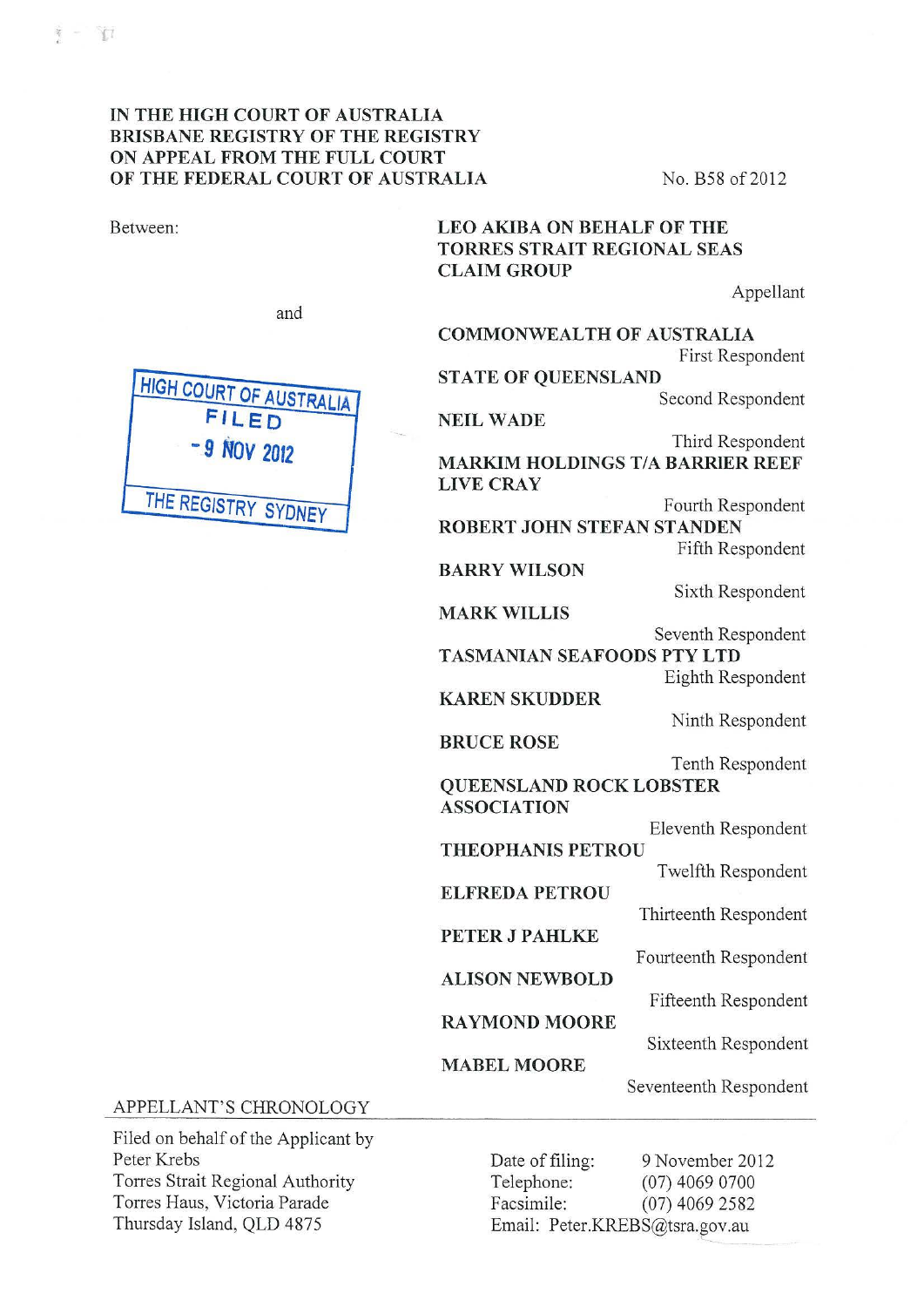$\gamma_2$ 

**MARK MILLWARD**  Eighteenth Respondent **KENNETH JAMES MCKENZIE**  Nineteenth Respondent **JOHN STEWART MCKENZIE**  Twentieth Respondent **STEVEN MACDONALD**  Twenty First Respondent **M G KAlLIS PTY LTD**  Twenty Second Respondent **ROBERT BRUCE LOWDEN**  Twenty Third Respondent **NOEL LOLLBACK**  Twenty Fourth Respondent **BOB LAMACCHIA**  Twenty Fifth Respondent **RICHARD LAURENCE JONES**  Twenty Sixth Respondent **PHILLIP JOHN HUGHES**  Twenty Seventh Respondent **ROBERT GEORGE GIDDINS**  Twenty Eighth Respondent **LARRY HUDSON**  Twenty Ninth Respondent **PAMELA HUDSON**  Thirtieth Respondent **DIANNE MAREE HUGHES**  Thirty First Respondent **AUSTRALIAN MARITIME SAFETY AUTHORITY**  Thirty Second Respondent **BARRY EHRKE**  Thirty Third Respondent **DENNIS FRITZ**  Thirty Fourth Respondent **JENNY TITASEY** Thirty Fifth Respondent **AUGUSTINUS TITASEY**  Thirty Sixth Respondent **GEOFFREY DONALD MCKENZIE**  Thirty Seventh Respondent **ZIPPORAH GEAGEA**  Thirty Eighth Respondent **PETER GEAGEA**  Thirty Ninth Respondent **ROBERT GARNER**  Fortieth Respondent **TROPICAL SEAFOOD OPERATION PTY LTD**  Forty First Respondent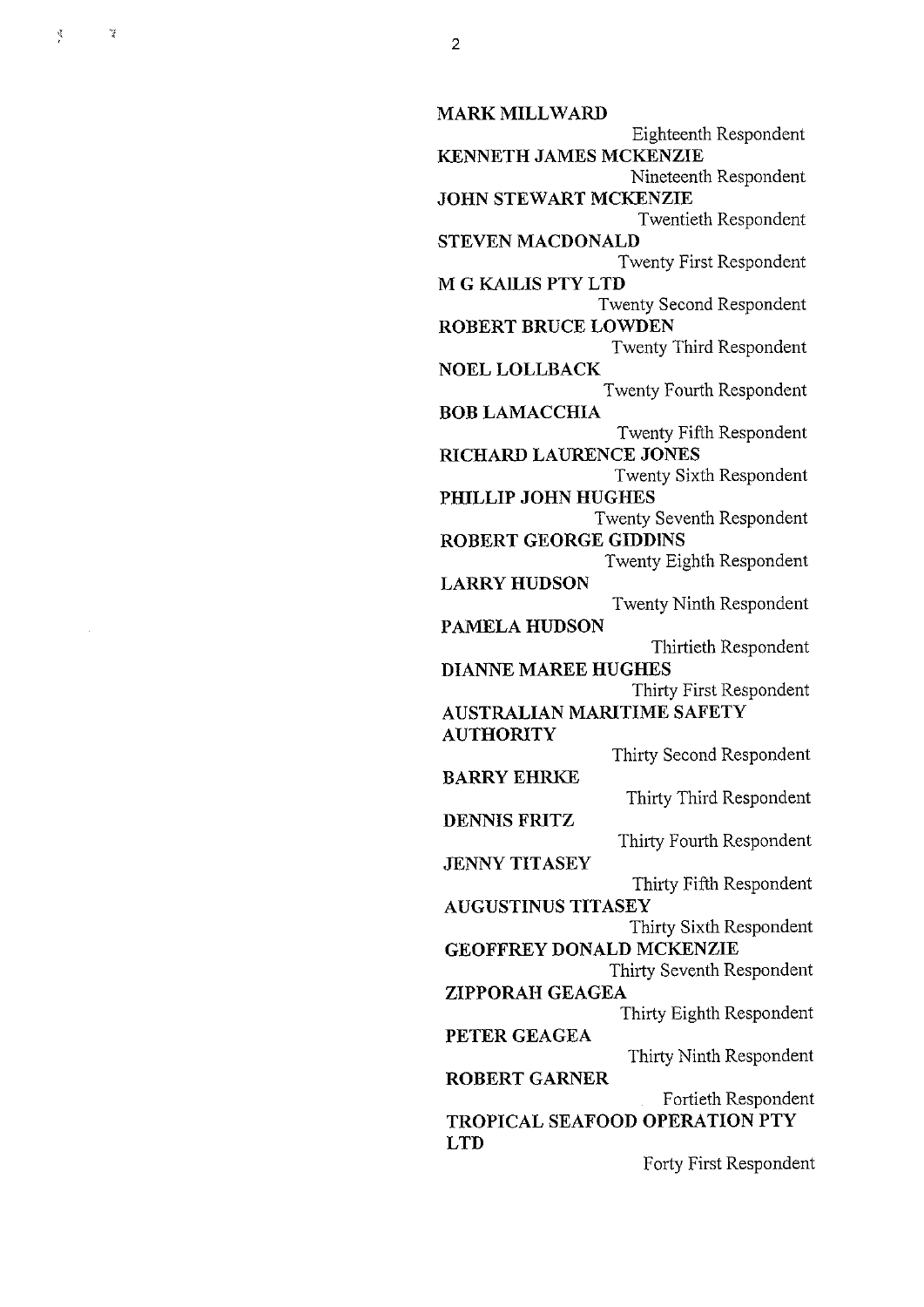**DIAKEN PTY LTD**  Forty Second Respondent **CARL DAGUIAR**  Forty Third Respondent **JIMMY ALISON**  Forty Fourth Respondent **DANNY BROWNLOW**  Forty Fifth Respondent **BEVERLEYJOANBRUCE**  Forty Sixth Respondent **GUY STEWART BRUCE**  Forty Seventh Respondent **KIWATLUI**  Forty Eighth Respondent **TORRES STRAIT REGIONAL AUTHORITY** 

Forty Ninth Respondent

### **APPELLANT'S CHRONOLOGY**

#### **Contents**

| 1. |                                                                                                                                                |
|----|------------------------------------------------------------------------------------------------------------------------------------------------|
|    | Chronology of the principal events of the first instance proceeding, the<br>appeal to the Full Court of the Federal Court of Australia and the |
|    |                                                                                                                                                |

## **1. Chronology of principal administrative acts and legislation**

| Date       | onia profesoral interacción de la factación de la facta de la caractería. A la facta de la facta de la composi<br>El desenvolverses de la caractería de la facta de la facta de la facta de la facta de la facta de la facta de<br>D<br>Event                                                                 |
|------------|---------------------------------------------------------------------------------------------------------------------------------------------------------------------------------------------------------------------------------------------------------------------------------------------------------------|
| 30.05.1872 | Imperial Crown had acquired sovereignty over the internal waters of, and a<br>three nautical mile territorial sea (including the underlying sea, seabed and<br>subsoil) around, each island lying within 60 nautical miles of the coasts of<br>Queensland, including most of the islands in the Torres Strait |
| 05.11.1877 | The Queensland Fisheries Act of 1877 assented to                                                                                                                                                                                                                                                              |
| 18.07.1879 | Imperial Crown additionally acquired sovereignty over the remaining islands<br>in the Torres Strait and over the internal waters of, and a three nautical mile<br>territorial sea (including the underlying sea, seabed and subsoil) around each<br>of the additional islands <sup>1</sup>                    |

 $\mathbf 1$ After Federation the sovereignty passed from the Imperial Crown to the Commonwealth.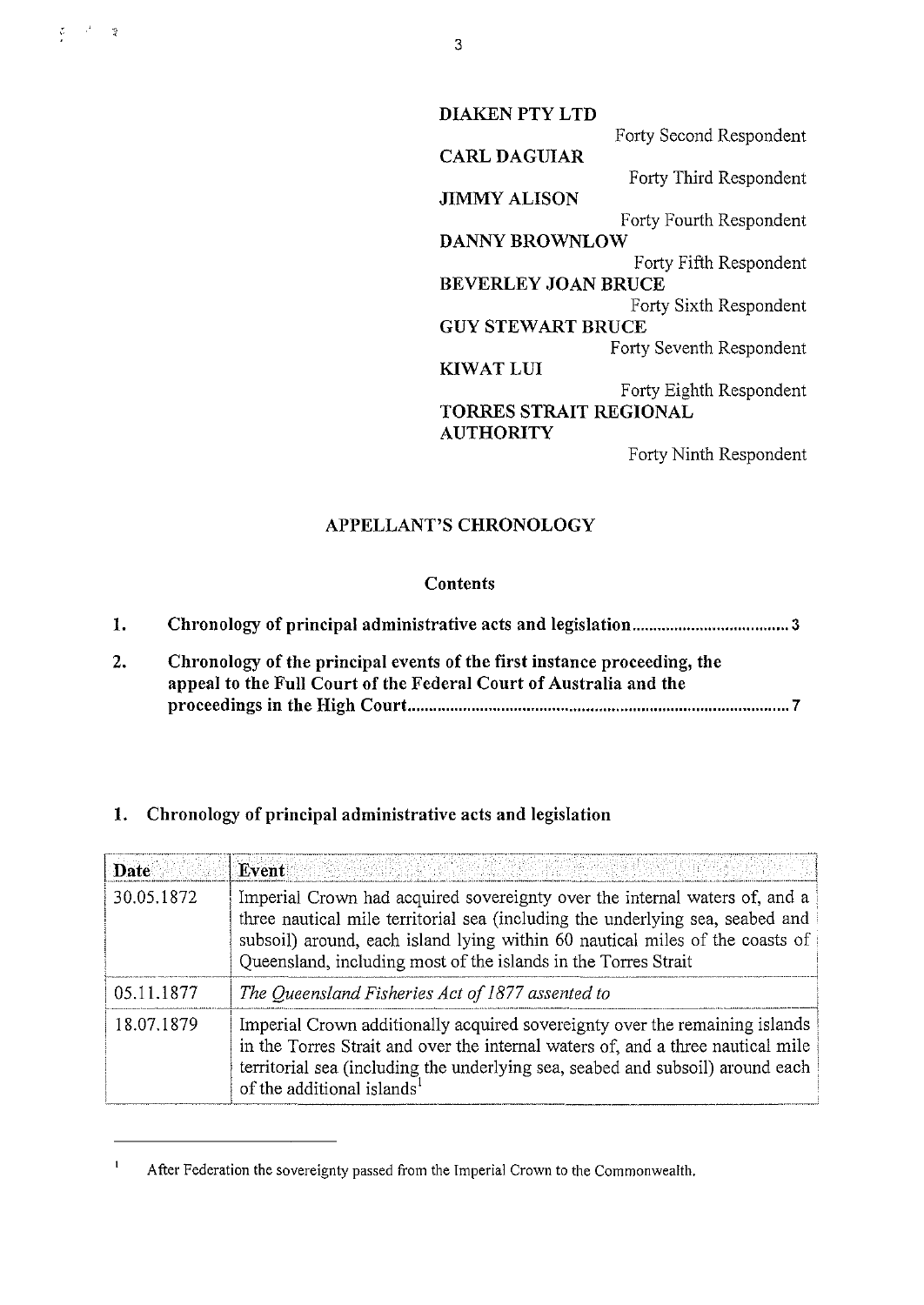| Date       | Event                                                                                                                                                                                                                                                                                                                                |
|------------|--------------------------------------------------------------------------------------------------------------------------------------------------------------------------------------------------------------------------------------------------------------------------------------------------------------------------------------|
| 01.01.1882 | Pearl-shell and Beche-de-mer Fishery Act 1881 (Qld) commenced                                                                                                                                                                                                                                                                        |
| 10.11.1886 | Oyster Act 1886 (Qld) commenced                                                                                                                                                                                                                                                                                                      |
| 26.10.1887 | The Queensland Fisheries Act of 1887 (Qld) commenced                                                                                                                                                                                                                                                                                 |
| 19.07.1888 | The Queensland Pearl Shell and Beche-de-mer Fisheries (Extra-territorial)<br>Act of 1888 commenced                                                                                                                                                                                                                                   |
| 13.11.1891 | Pearl-shell and Beche-de-mer Fishery Amendment Act 1891<br>(Qld)<br>commenced                                                                                                                                                                                                                                                        |
| 01.01.1915 | The Fish and Oyster Act of 1914 (Qld) commenced                                                                                                                                                                                                                                                                                      |
| 12.10.1939 | Torres Strait Islanders Act 1939 (Qld) commenced                                                                                                                                                                                                                                                                                     |
| 12.10.1953 | Pearl Fisheries Act 1952 (Cth) commenced                                                                                                                                                                                                                                                                                             |
| 12.10.1953 | Pearl Fisheries Act (No.2) 1953 (Cth) commenced                                                                                                                                                                                                                                                                                      |
| 09.12.1954 | Proclamation declaring "proclaimed waters" published under section 7 of the<br><i>Fisheries Act</i> 1952 (Cth), which encompassed the claim area                                                                                                                                                                                     |
| 01.01.1955 | Fisheries Act 1952 (Cth) commenced                                                                                                                                                                                                                                                                                                   |
| 01.01.1955 | Fisheries Regulations, Statutory Rules 1954 (Cth), No. 116 came into<br>operation (under which the forms of licences granted under the Fisheries Act<br>1952 (Cth) were prescribed)                                                                                                                                                  |
| 30.11.1955 | Fish and Oyster Acts Amendment Act 1955 (Qld) commenced                                                                                                                                                                                                                                                                              |
| 16.02.1956 | Proclamation declaring "proclaimed waters" published under section 7 of the<br>Fisheries Act 1952 (Cth), which encompassed the claim area                                                                                                                                                                                            |
| 01.01.1958 | Fisheries Act 1957 (Qld) commenced                                                                                                                                                                                                                                                                                                   |
| 30.01.1968 | Fisheries Act 1967 (Cth) commenced                                                                                                                                                                                                                                                                                                   |
| 22.08.1968 | Proclamation declaring "proclaimed waters" published under section 7 of the<br>Fisheries Act 1952 (Cth), which encompassed the claim area                                                                                                                                                                                            |
| 09.12.1968 | <i>Fisheries Act</i> 1968 (Cth) commenced (generally)                                                                                                                                                                                                                                                                                |
| 15.04.1970 | Continental Shelf (Living Natural Resources) Act 1968 (Cth) commenced<br>(repealed the <i>Pearl Fisheries Act</i> 1952 Cth))                                                                                                                                                                                                         |
| 04.12.1973 | Seas and Submerged Lands Act 1973 (Cth) commenced                                                                                                                                                                                                                                                                                    |
| 20.12.1973 | Fisheries Act 1973 (Cth) commenced                                                                                                                                                                                                                                                                                                   |
| 10.12.1977 | Order in Council dated 8 December 1977 was published in the Queensland<br>Government Gazette No.68 to extend the area of the application of the<br>Fisheries Act 1957 (Qld) to include all waters extending for a distance of<br>3nm to the seaward side of the baseline of the territorial sea bordering the<br>coast of Queensland |

 $\frac{1}{4}$  ,  $\frac{1}{2}$  ,  $\frac{1}{4}$  ,  $\frac{1}{4}$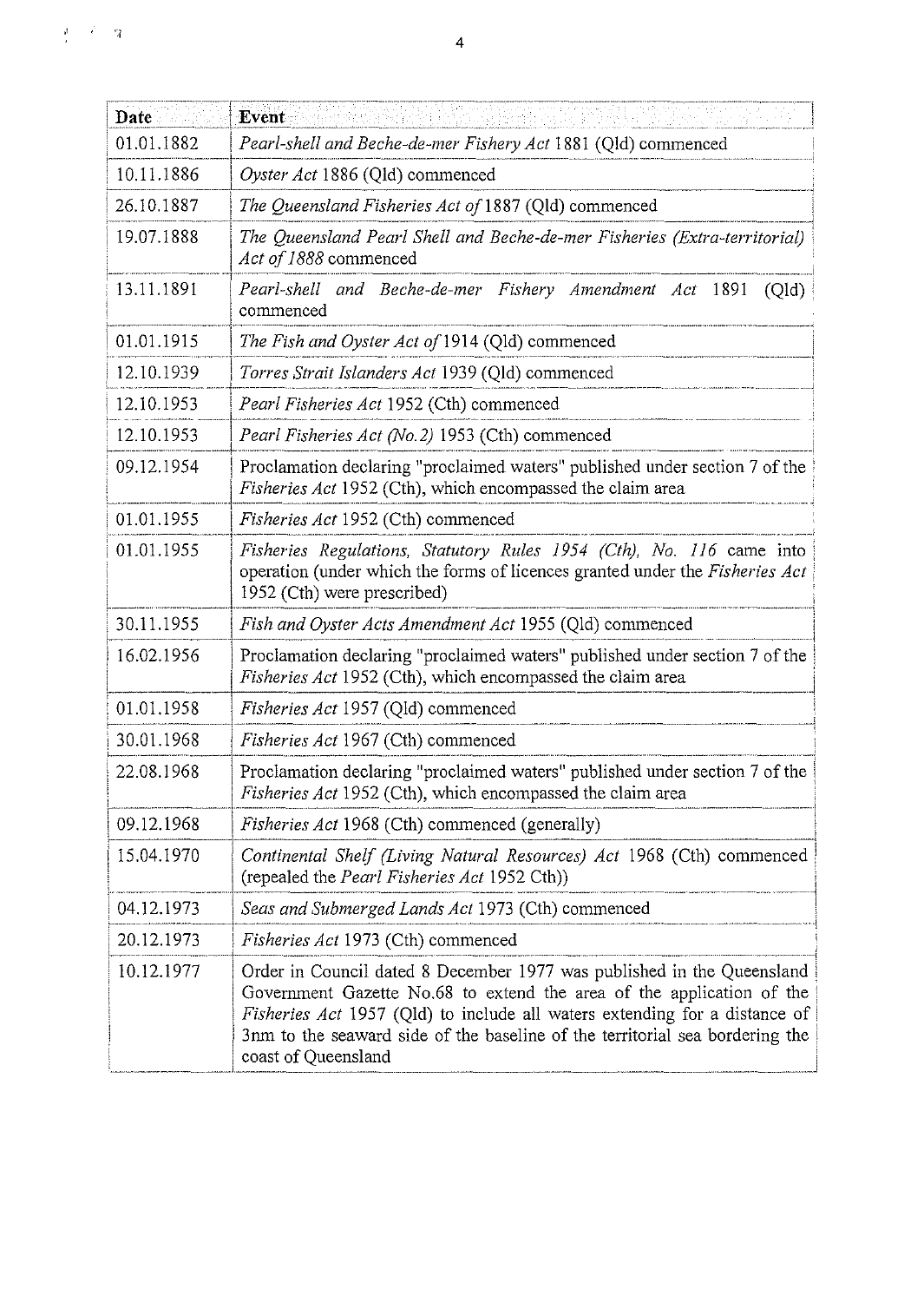| Date       | Event                                                                                                                                                                                                                                                                                                                                                                                                                                                                                                                                                                                                                 |
|------------|-----------------------------------------------------------------------------------------------------------------------------------------------------------------------------------------------------------------------------------------------------------------------------------------------------------------------------------------------------------------------------------------------------------------------------------------------------------------------------------------------------------------------------------------------------------------------------------------------------------------------|
| 01.01.1978 | Fisheries Act 1976 (Qld) commenced                                                                                                                                                                                                                                                                                                                                                                                                                                                                                                                                                                                    |
| 24.08.1978 | <i>Fisheries Amendment Act 1978</i> (Cth) commenced <sup>2</sup>                                                                                                                                                                                                                                                                                                                                                                                                                                                                                                                                                      |
| 26.09.1979 | Proclamation declaring "proclaimed waters" published under section 7 of the<br>Fisheries Act 1952 (Cth), which encompassed the claim area                                                                                                                                                                                                                                                                                                                                                                                                                                                                             |
| 29.05.1980 | Fisheries Amendment Act 1980 (Cth) commenced                                                                                                                                                                                                                                                                                                                                                                                                                                                                                                                                                                          |
| 14.02.1981 | Fisheries Act Amendment Act 1981 (Qld) commenced                                                                                                                                                                                                                                                                                                                                                                                                                                                                                                                                                                      |
| 14.02.1983 | Commonwealth declared that it has sovereignty over sea, seabed and subsoil<br>in the claim area of the first instance proceedings that does not fall within<br>the 1872 and 1879 acquisitions (referred to above), but does fall within the<br>territorial sea whose baselines and (for certain places in the claim area) outer<br>limits are described in proclamations relating to straight baselines made by<br>the Governor-General of the Commonwealth of Australia on 4 February<br>1983 (but effective from 14 February 1983) and published in the<br>Commonwealth of Australia Gazette S29 of 9 February 1983 |
| 18.06.1983 | Fishing Industry Organisation and Marketing Act 1982 (Qld) commenced <sup>3</sup>                                                                                                                                                                                                                                                                                                                                                                                                                                                                                                                                     |
| 15.02.1984 | Torres Strait Fisheries Act 1984 (Cth) commenced                                                                                                                                                                                                                                                                                                                                                                                                                                                                                                                                                                      |
| 15.06.1984 | Fishing Legislation Amendment Act 1984 (Cth) commenced                                                                                                                                                                                                                                                                                                                                                                                                                                                                                                                                                                |
| 07.02.1985 | Proclamation made relating to the Torres Strait Protected Zone under section<br>15(1) the Torres Strait Fisheries Act 1984 (Cth)                                                                                                                                                                                                                                                                                                                                                                                                                                                                                      |
| 15.02.1985 | Treaty between Australia and the Independent State of Papua New Guinea<br>Concerning Sovereignty and Maritime Boundaries in the Area between the<br>Two Countries, including the Area know as the Torres Strait, and Relation<br>matters entered into force                                                                                                                                                                                                                                                                                                                                                           |
| 31.08.1985 | Fishing Legislation Amendment Act 1985 (Cth) commenced                                                                                                                                                                                                                                                                                                                                                                                                                                                                                                                                                                |
| 24.01.1988 | Fishing Legislation Amendment Act 1987 (Cth) commenced                                                                                                                                                                                                                                                                                                                                                                                                                                                                                                                                                                |
| 20.11.1990 | The Commonwealth extended the outer boundary of the territorial sea (and<br>declared sovereignty over sea, seabed and subsoil) from 3 natural miles to 12<br>nautical miles, except in respect of the territorial seas around certain islands<br>in the Torres Strait, whose outer boundaries were fixed by the proclamation<br>published on 9 February 1983 (referred to above)                                                                                                                                                                                                                                      |

·;

 $\vec{k}$ 

<sup>&</sup>lt;sup>2</sup> Sections 1 and 25 commenced on 24 August 1978.<br> $\frac{3}{2}$  Sections 3.6.8.19.25.27.123 and First Schedules

Sections 3, 6, 8-19,25-27, 133 and First Schedule commenced on 30 October 1982; sections 4, 7, 20-24 and 28-30 commenced 18 December 1982; section 133 commenced on 9 July 1983. The remainder of the Act, including section 36 commenced on 18 June 1983.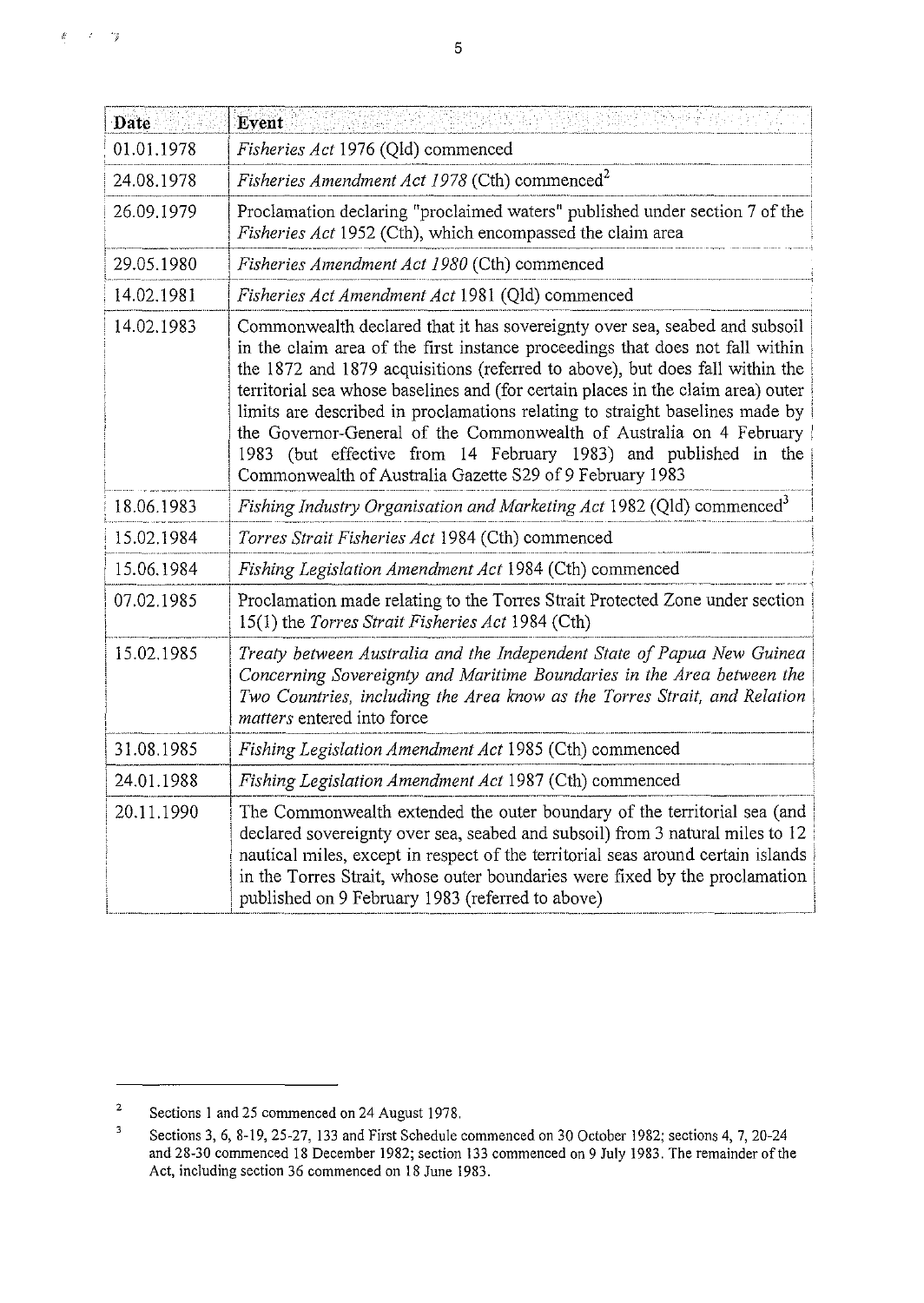| Date       | Event                                                                                                                                                                                                                                                    |
|------------|----------------------------------------------------------------------------------------------------------------------------------------------------------------------------------------------------------------------------------------------------------|
| 20.12.1990 | Proclamation declaring "proclaimed waters" published under section 7 of the<br>Fisheries Act 1952 (Cth), which encompassed the claim area                                                                                                                |
| 03.02.1992 | <i>Fisheries Management Act</i> 1991 (Cth) commenced (generally) <sup>4</sup> (replaced<br>the Fisheries Act 1952 (Cth) and the Continental Shelf (Living Natural<br><i>Resources) Act</i> 1968 (Cth))                                                   |
| 03.02.1992 | Fisheries Legislation (Consequential Provisions) Act 1991<br>(Cth)<br>commenced                                                                                                                                                                          |
| 29.07.1994 | Proclamation declaring the outer limits of Australia's Exclusive Economic<br>Zone to be 200 nautical miles from the baseline from which the territorial<br>sea is measured published under section 10B of the Seas and Submerged<br>Lands Act 1973 (Cth) |
| 27.01.1995 | <i>Fisheries Act</i> 1994 (Qld) commenced (generally) <sup>5</sup>                                                                                                                                                                                       |
| 17.03.1999 | Proclamation made relating to the Torres Strait Protected Zone under section<br>15(1) the <i>Torres Strait Fisheries Act</i> 1984 (Cth)                                                                                                                  |
| 19.03.1999 | Current Part V arrangement made under section 31 of the Torres Strait                                                                                                                                                                                    |

*Fisheries Act* 1984 (Cth) ;

| 14,04.2006 | Revocation of the proclamation published on 9 February 1983 (referred to<br>above) and making of a new proclamation fixing the straight baselines from<br>which Australia's territorial sea is measured from (where applicable) low<br>tide elevations. This had the effect of expanding the territorial sea in the area<br>west of Mabuiag Island in the Torres Strait |
|------------|-------------------------------------------------------------------------------------------------------------------------------------------------------------------------------------------------------------------------------------------------------------------------------------------------------------------------------------------------------------------------|
|            |                                                                                                                                                                                                                                                                                                                                                                         |

<sup>4</sup> Sections I and 2 commenced on 10 November 1991. The remainder of the Act commenced on 3 February 1992.

 $\sqrt{5}$ Sections I and 2 of the Act commenced on 8 September 1994. The remainder of the Act commenced on 27 January 1995.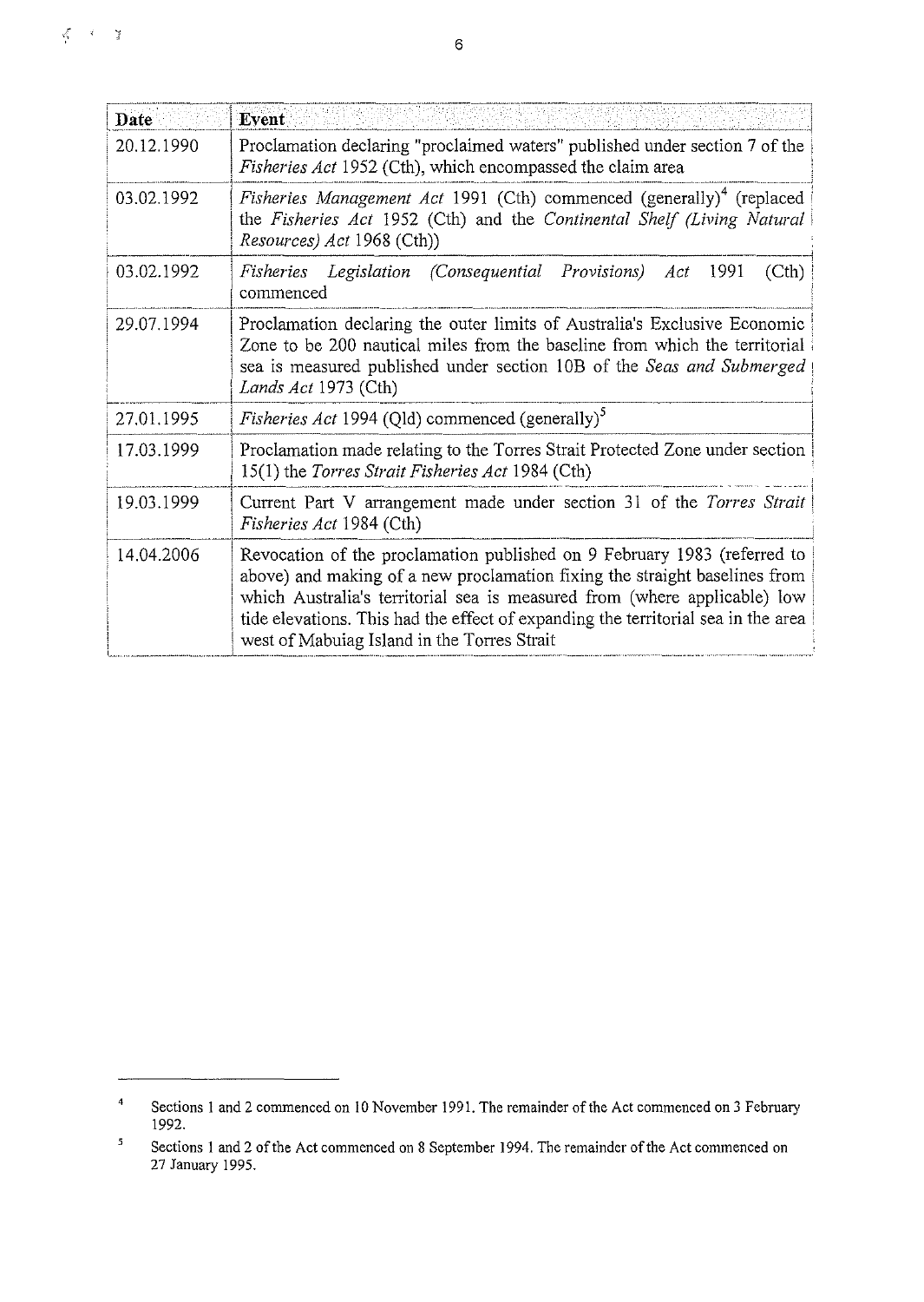**2.** Chronology of the principal events of the first instance proceeding, the appeal to **the Full Court of the Federal Court of Australia and the proceedings in the High Court** 

| Date                       | Event                                                                                                                                                                                                                      |
|----------------------------|----------------------------------------------------------------------------------------------------------------------------------------------------------------------------------------------------------------------------|
|                            | In the Federal Court of Australia at first instance                                                                                                                                                                        |
| 23.11.2001                 | Torres Strait Regional Seas Claim application for a determination of native<br>title filed (QUD6040/2001)                                                                                                                  |
| 18.07.2007                 | Joinder of certain Papua New Guinea nationals to the first instance<br>proceedings permitted (Gamogab v Akiba (2007) 159 FCR 578)                                                                                          |
| 26.09.2007 -<br>10.10.2007 | Applicant's early evidence taken at various locations in the Torres Strait                                                                                                                                                 |
| 07.12.2007                 | Joinder of certain Papua New Guinea nations in the first instance<br>proceedings refused (Akiba on behalf of the Torres Strait Regional Seas<br>Claim People v Queensland (No 3) [2007] FCA 1940                           |
| 23.09.2008                 | Orders made pursuant to Order 78 rule 6(5) of the Federal Court Rules<br>splitting the first instance proceedings into two parts, "Sea Claim Part A"<br>and "Sea Claim Part B" (Akiba v Queensland (No 4) [2008] FCA 1446) |
| 29.09.2008 -<br>01.10.2008 | Opening statements in Brisbane                                                                                                                                                                                             |
| 13.10.2008 -<br>17.10.2008 | Applicant early evidence taken on Poruma Island                                                                                                                                                                            |
| 27.10.2008 -<br>06.11.2008 | Applicant evidence taken in Cairns                                                                                                                                                                                         |
| 16.02.2009 -<br>03.03.2009 | Oral submissions in Brisbane, including evidence taken from Papua New<br>Guinea Respondent parties, Applicant and Respondent expert evidence and<br>Respondent non-expert evidence                                         |
| 20.07.2009 -<br>24.07.2009 | Final oral submissions in Brisbane                                                                                                                                                                                         |
| 02.07.2010                 | Reasons for judgment of Finn J handed down (Akiba and Another v<br>Queensland and others (No 3) (2010) 204 FCR 1)                                                                                                          |
| 23.08.2010                 | Orders of Finn J made                                                                                                                                                                                                      |
|                            | In the Full Court of the Federal Court of Australia on Appeal                                                                                                                                                              |
| 13.09.2010                 | Notice of Appeal filed                                                                                                                                                                                                     |
| 04.10.2010                 | Notice of cross-appeal filed                                                                                                                                                                                               |
| 22.12.2010                 | Notice of supplementary cross-appeal filed                                                                                                                                                                                 |
| 16.05.2022-<br>18.05.2012  | Oral submissions in Brisbane                                                                                                                                                                                               |
| 14.03.2012                 | Reasons for judgment of the Full Court handed down (Commonwealth v<br>Akiba and another (2012) 204 FCR 260                                                                                                                 |